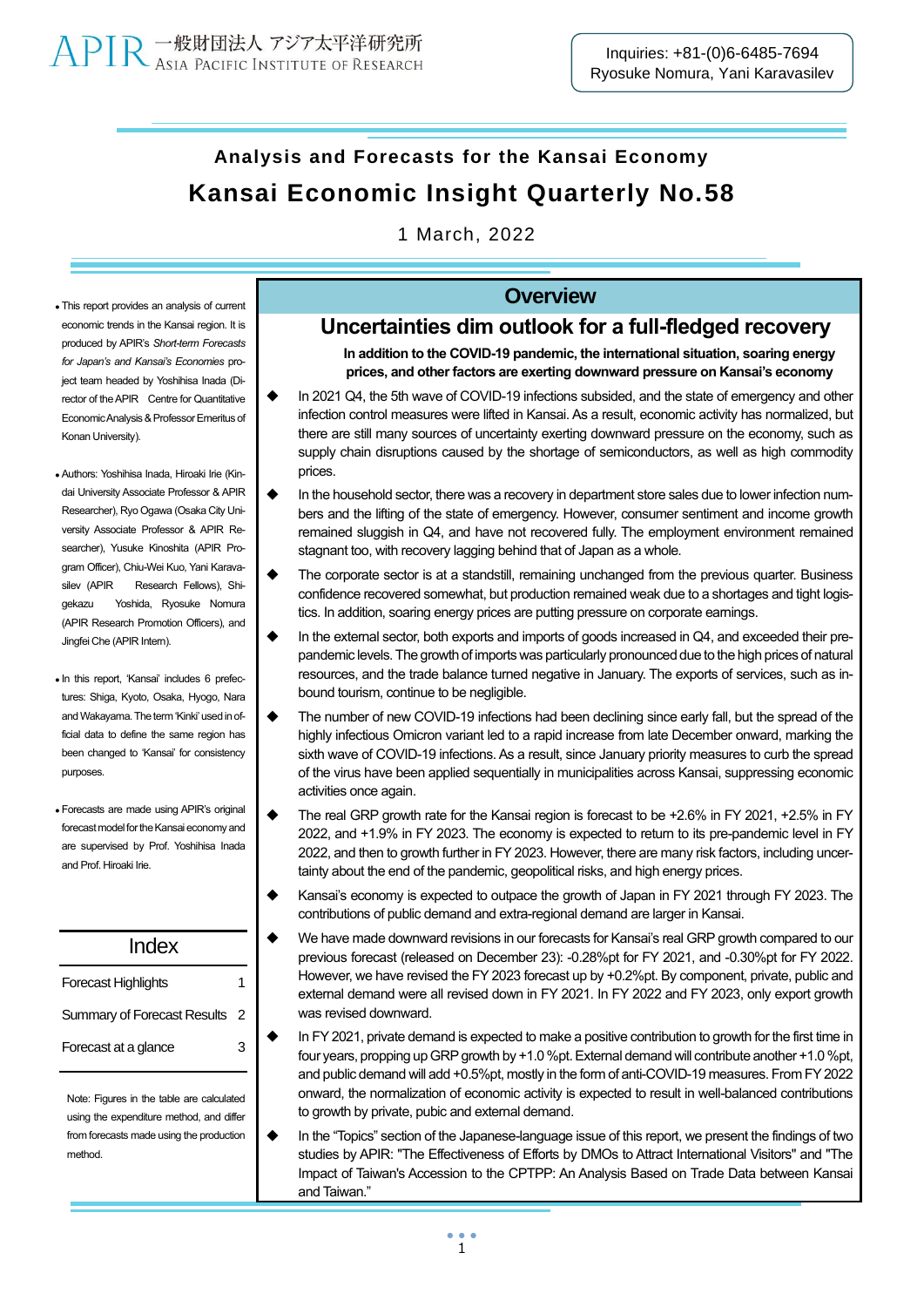|                                               | Kansai               |                      |                      |      |      | Japan                |                       |                      |                      |      |  |  |
|-----------------------------------------------|----------------------|----------------------|----------------------|------|------|----------------------|-----------------------|----------------------|----------------------|------|--|--|
| <b>FY</b>                                     | 2019                 | 2020                 | 2021                 | 2022 | 2023 | 2019                 | 2020                  | 2021                 | 2022                 | 2023 |  |  |
| Private final consumption<br>expenditure      | $\blacktriangle$ 1.0 | $\blacktriangle$ 5.8 | 1.8                  | 2.3  | 1.4  | $\blacktriangle$ 1.0 | $\blacktriangle$ 5.4  | 2.6                  | 2.5                  | 1.4  |  |  |
| Private residential investment                | $\triangle$ 0.9      | $\blacktriangle$ 1.8 | $\blacktriangle$ 1.1 | 0.6  | 1.8  | 2.6                  | $\blacktriangle$ 7.8  | $\blacktriangle$ 1.4 | $\triangle$ 0.6      | 1.2  |  |  |
| Private non-residential capital<br>investment | 0.4                  | $\blacktriangle$ 4.7 | 1.2                  | 2.9  | 2.9  | $\triangle$ 0.6      | $\blacktriangle$ 7.5  | 1.3                  | 2.5                  | 2.7  |  |  |
| Government final consumption<br>expenditure   | 1.7                  | 3.0                  | 2.3                  | 1.5  | 0.9  | 2.1                  | 2.5                   | 1.9                  | 0.9                  | 0.9  |  |  |
| Public fixed capital formation                | 1.2                  | 5.8                  | 1.5                  | 2.5  | 2.5  | 1.6                  | 5.2                   | $\blacktriangle$ 7.3 | $\blacktriangle$ 1.3 | 2.0  |  |  |
| Exports                                       | 0.5                  | $\blacktriangle$ 2.8 | 7.8                  | 5.1  | 3.3  | $\triangle$ 2.2      | $\blacktriangle$ 10.5 | 12.8                 | 4.5                  | 3.5  |  |  |
| Imports                                       | 0.3                  | $\blacktriangle$ 1.2 | 5.0                  | 4.7  | 3.1  | 0.2                  | $\triangle$ 6.7       | 6.3                  | 2.3                  | 3.0  |  |  |
| <b>Real GRP/GDP</b>                           | $\triangle$ 0.2      | $\triangle$ 3.8      | 2.6                  | 2.5  | 1.9  | $\triangle$ 0.7      | $\triangle$ 4.5       | 2.4                  | 2.3                  | 1.7  |  |  |
| Private demand (contribution)                 | $\triangle$ 0.7      | 4.2                  | 1.0                  | 1.7  | 1.4  | $\blacktriangle$ 0.7 | 4.6                   | 1.4                  | 1.7                  | 1.3  |  |  |
| Public demand (contribution)                  | 0.4                  | 0.8                  | 0.5                  | 0.4  | 0.3  | 0.5                  | 0.8                   | $\triangle$ 0.0      | 0.1                  | 0.3  |  |  |
| Net exports (contribution)                    | 0.1                  | $\triangle$ 0.4      | 1.0                  | 0.4  | 0.3  | $\blacktriangle$ 0.4 | $\triangle$ 0.6       | 1.1                  | 0.4                  | 0.1  |  |  |
| Nominal GRP/GDP                               | 0.8                  | $\blacktriangle$ 3.1 | 1.8                  | 3.6  | 2.3  | 0.2                  | $\triangle$ 3.9       | 1.4                  | 3.3                  | 1.9  |  |  |
| GRP/GDP deflator                              | 1.0                  | 0.7                  | $\triangle$ 0.8      | 1.1  | 0.3  | 0.8                  | 0.6                   | $\blacktriangle$ 1.0 | 1.0                  | 0.2  |  |  |
| Consumer price index                          | 0.6                  | $\triangle$ 0.2      | 0.0                  | 1.2  | 0.9  | 0.6                  | $\triangle$ 0.4       | $\triangle$ 0.0      | 1.4                  | 0.8  |  |  |
| Industrial Production Index                   | $\blacktriangle$ 4.5 | $\triangle$ 8.2      | 5.1                  | 3.2  | 2.7  | $\blacktriangle$ 3.8 | $\triangle$ 9.5       | 5.9                  | 3.0                  | 2.5  |  |  |
| Unemployment rate                             | 2.6                  | 3.1                  | 3.0                  | 3.0  | 3.0  | 2.3                  | 2.9                   | 2.8                  | 2.7                  | 2.6  |  |  |

## **Forecast Summary**

forecasts. Forecasts for the Japanese economy are sourced from APIR's Economic Forecast and Analysis No. 137.

## **Previous Forecast** (2021/12/23)

|                                               | Kansai               |                      |                  |      |      | Japan |                      |                       |                      |                      |      |
|-----------------------------------------------|----------------------|----------------------|------------------|------|------|-------|----------------------|-----------------------|----------------------|----------------------|------|
| <b>FY</b>                                     | 2019                 | 2020                 | 2021             | 2022 | 2023 |       | 2019                 | 2020                  | 2021                 | 2022                 | 2023 |
| Private final consumption<br>expenditure      | $\blacktriangle$ 1.0 | $\blacktriangle$ 5.9 | 2.0              | 2.2  | 1.1  |       | $\blacktriangle$ 1.0 | $\triangle$ 5.5       | 2.5                  | 2.3                  | 0.8  |
| Private residential investment                | $\blacktriangle$ 0.9 | $\blacktriangle$ 1.8 | 0.2              | 0.5  | 1.3  |       | 2.6                  | $\blacktriangle$ 7.8  | $\blacktriangle$ 0.6 | $\blacktriangle$ 0.8 | 1.2  |
| Private non-residential capital<br>investment | 0.5                  | $\blacktriangle$ 5.0 | 1.1              | 3.2  | 2.3  |       | $\blacktriangle$ 0.6 | $\blacktriangle$ 7.5  | 1.7                  | 3.4                  | 3.8  |
| Government final consumption<br>expenditure   | 1.6                  | 3.0                  | 2.8              | 1.8  | 0.9  |       | 2.1                  | 2.5                   | 2.3                  | 1.5                  | 0.9  |
| Public fixed capital formation                | 1.2                  | 4.7                  | 1.0 <sub>l</sub> | 2.8  | 2.5  |       | 1.6                  | 5.1                   | $\blacktriangle$ 5.7 | 2.9                  | 1.9  |
| Exports                                       | 0.6                  | $\blacktriangle$ 2.9 | 7.9              | 5.7  | 4.9  |       | $\blacktriangle$ 2.2 | $\blacktriangle$ 10.5 | 11.6                 | 4.6                  | 5.5  |
| Imports                                       | 0.3                  | $\blacktriangle$ 1.7 | 4.9              | 4.8  | 4.3  |       | 0.2                  | $\triangle$ 6.6       | 6.3                  | 2.6                  | 3.5  |
| <b>Real GRP/GDP</b>                           | $\triangle$ 0.2      | $\triangle$ 3.9      | 2.8              | 2.8  | 1.8  |       | $\blacktriangle$ 0.7 | $\blacktriangle$ 4.5  | 2.7                  | 2.6                  | 1.7  |
| Private demand (contribution)                 | $\blacktriangle$ 0.7 | $\blacktriangle$ 4.4 | 1.2              | 1.7  | 1.1  |       | $\blacktriangle$ 0.7 | $\blacktriangle$ 4.7  | 1.7                  | 1.8                  | 1.0  |
| Public demand (contribution)                  | 0.4                  | 0.7                  | 0.6              | 0.5  | 0.3  |       | 0.5                  | 0.8                   | 0.2                  | 0.5                  | 0.3  |
| Net exports (contribution)                    | 0.1                  | $\blacktriangle$ 0.3 | 1.1              | 0.6  | 0.4  |       | $\blacktriangle$ 0.4 | $\blacktriangle$ 0.7  | 0.9                  | 0.4                  | 0.4  |